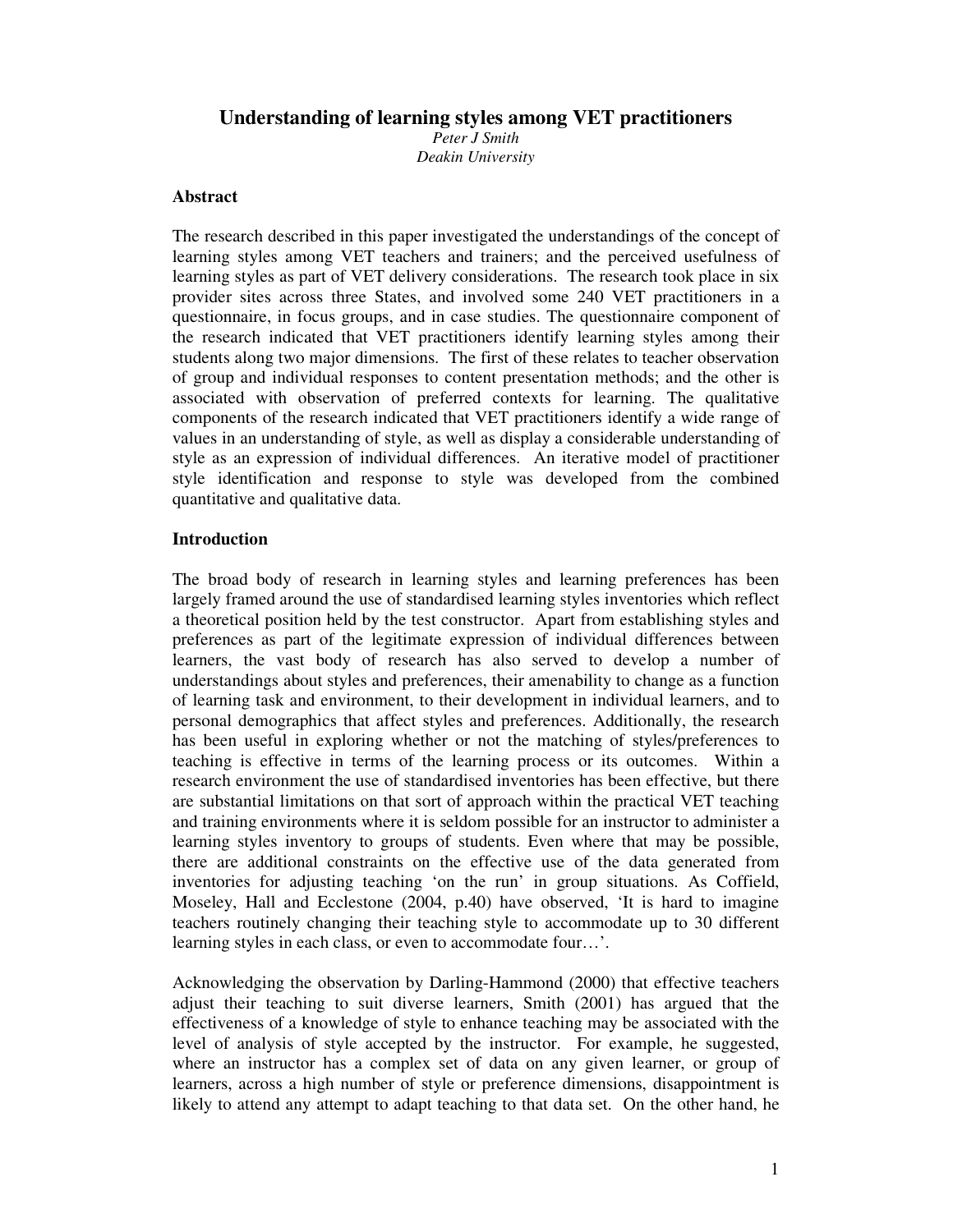argued, a simpler set of dimensions of style may enable an instructor to respond in a more meaningful and useful way. Accordingly, Smith suggested that the theoretical positions that adopt a small number of dimensions, often just two, of style variation (eg Kolb, 1976; Riding, 1991; Smith 2000) may be more successful for teachers to use than the more complex multi-dimensional theories such as Dunn and Dunn (1978), which provides scores on 22 dimensions. In those simpler models the teacher has only to assess where on only a very few dimensions a student seems to be, and so only has to process and deal with a limited amount of knowledge.

More often than not, though, in the practical environments of instruction, teachers and trainers have no data to work with other than what they glean from their own observations of students as they work with them. In an early large scale study undertaken in a VET environment, Smith and Lindner (1986) showed that VET teachers were able to make reasonably good judgements about the learning characteristics of groups of students under their instruction, but that they actually did little to adjust teaching to cater to those characteristics. The evidence was that teachers recognised some need to respond to style but had little opportunity to do so in group learning situations (Coffield et al, 2004), and little knowledge of how they might go about it. Merrill (2000), for example, has argued that more fundamental issues of teaching, such as the instructional strategies to be used, should take precedence over a knowledge of learning styles in developing instructional plans. I concur with Merrill's view, but make the point that an understanding on the part of instructors of the styles or preferences among their learners can be of value in developing instructional strategies and teaching methods. The substance of our research was to investigate how teachers and trainers make these identifications of style or preference, and what value they see in doing so. The research does not seek to ascertain the accuracy of these teacher-made observations, nor to establish whether or not teacher response to these in their teaching has a positive effect on learning outcomes or the learning experience of students.

There is little research that appears to have been conducted on that naturalistic observation and identification of style within classroom settings, indicating something of a gap within the vast body of literature available on learning styles and preferences. Taking into account the argument made above that the majority of teacher identification of style is most likely derived through observation of students as they work within the classroom or elsewhere, rather than through the administration of any standardised inventory, the apparent gap in the research is even more puzzling. However, there is a body of research directed at identifying the ways that teachers develop and modify their own theories that are grounded in practice. Both Brookfield (1995) and Brown and McIntyre (1993) have recognised that practising teachers need to develop their own theories while Wheatley (1999, Ch.7), writing in the broader context of chaos theory has pointed to 'the strange attractor of meaning', whereby mankind looks for order and meaning among seemingly chaotic data and experience. In his model of teachers' practical theories, Marland (1997) has recognised the wide range of sources through which teachers derive information while they are teaching, and develop a theory of practice through those observations.

One attempt focussed particularly at researching and developing teacher sensitivity to style identification in classroom settings has been made by Rosenfeld and Rosenfeld (2003) whose paper also has concluded, along with Sleeter (2001), that there is little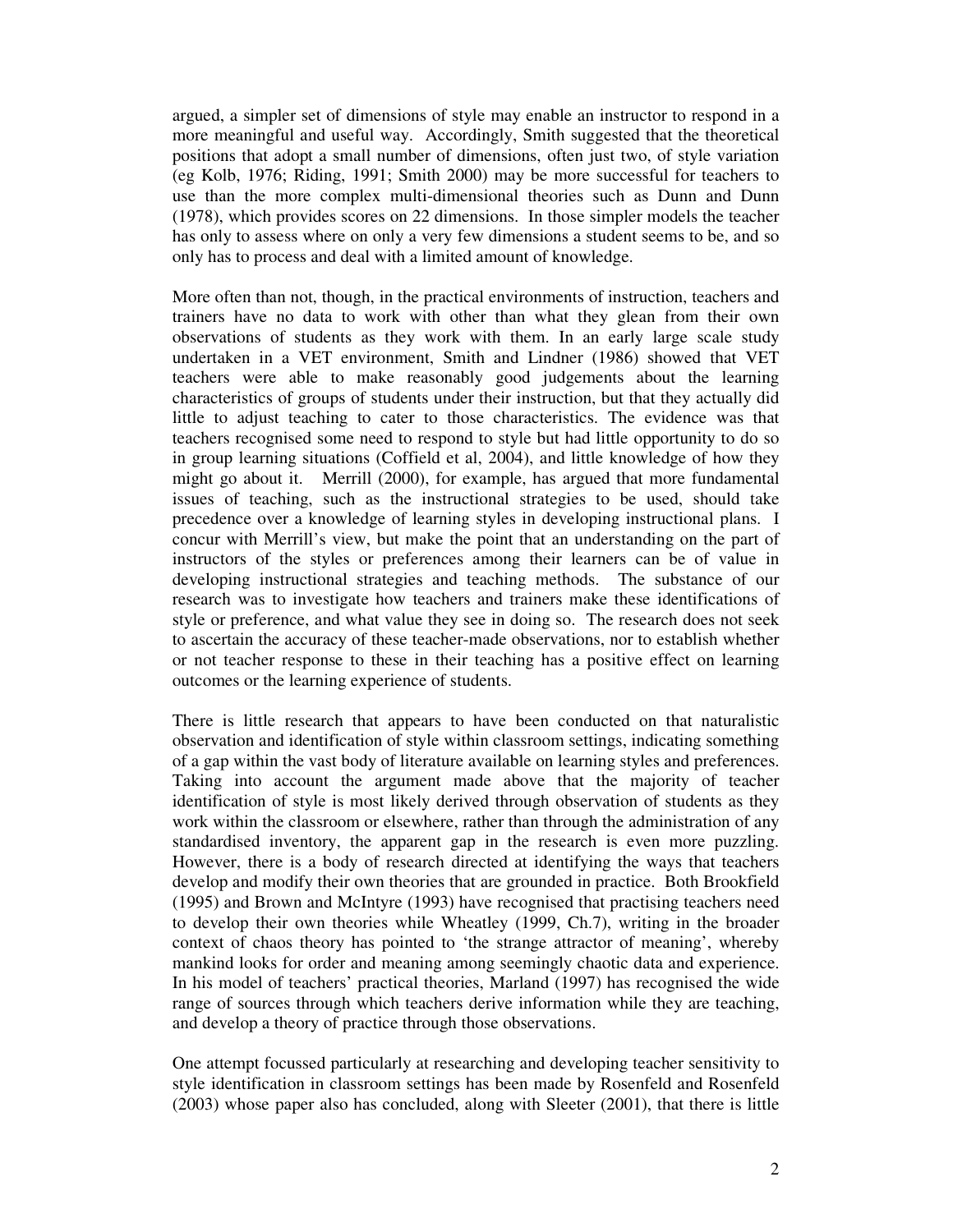research on how teachers achieve understandings of student style through observation and interaction. Their research involved a professional development program for teachers, followed by research into how that program has impacted on observation of style in class. The research involved interviews and focus group sessions with teachers to discuss identified teaching incidents that had led to greater insights into the individual learning differences among their students. The results indicated that there were positive effects in the commitments that teachers made to identifying and responding to style, and their willingness to accept style differences as legitimate forms of individual difference. There was evidence that teachers used teaching and learning incidents with individual students to make these style assessments, and that teachers also developed ways of 'testing' their hypotheses about individual student styles.

The research reported in this paper is a subset of the broader NCVER project (Smith & Dalton, 2005), and focussed on several issues. First, the research was designed to assess how well the concept of style or preference as an expression of individual learning differences is understood and accepted by VET teachers and trainers. In this context the distinction made between styles and preferences is that proposed by Sadler-Smith (1996: 186) who defined 'learning style' as a 'distinctive and habitual manner of acquiring knowledge, skills and attitudes through study or experience'; and 'learning preferences' as 'the favouring of one particular mode of teaching over another'. The two terms are used with those meanings throughout this paper.

Second, the research focussed on how teachers go about identifying styles or preference as they go about their teaching, and how they then used the identifications that had been made.

#### **Method**

The research took place in six VET locations across Australia. Five of these locations were TAFE institutes, and one was a network of private trainers and assessors. A 22 item questionnaire designed to inform the research on how VET teachers identify style, how confident they feel about those identifications, and whether they use those identifications in teaching, was administered to 160 practising VET teachers – 79 males and 81 females. Three focus groups of teachers were held in each of the six locations. Eighty-eight teachers were involved in these focus groups, with teachers who taught collectively across AQF levels I to VI. Thirteen detailed case studies of individual teachers also formed part of the research.

All teacher participants in this research volunteered to participate after advice that the research was to take place in their organization. Accordingly, the sample is likely to be biased towards teachers who already had an interest in matters to do with style. This biasing effect was likely to have been more strongly influential in the focus groups and case studies where a considerable time commitment was involved for each participant, and where their individual views were expressed openly and discussed. The questionnaire data is most likely less influenced by that bias since the time commitment for participants was only several minutes, and their views were strictly anonymous.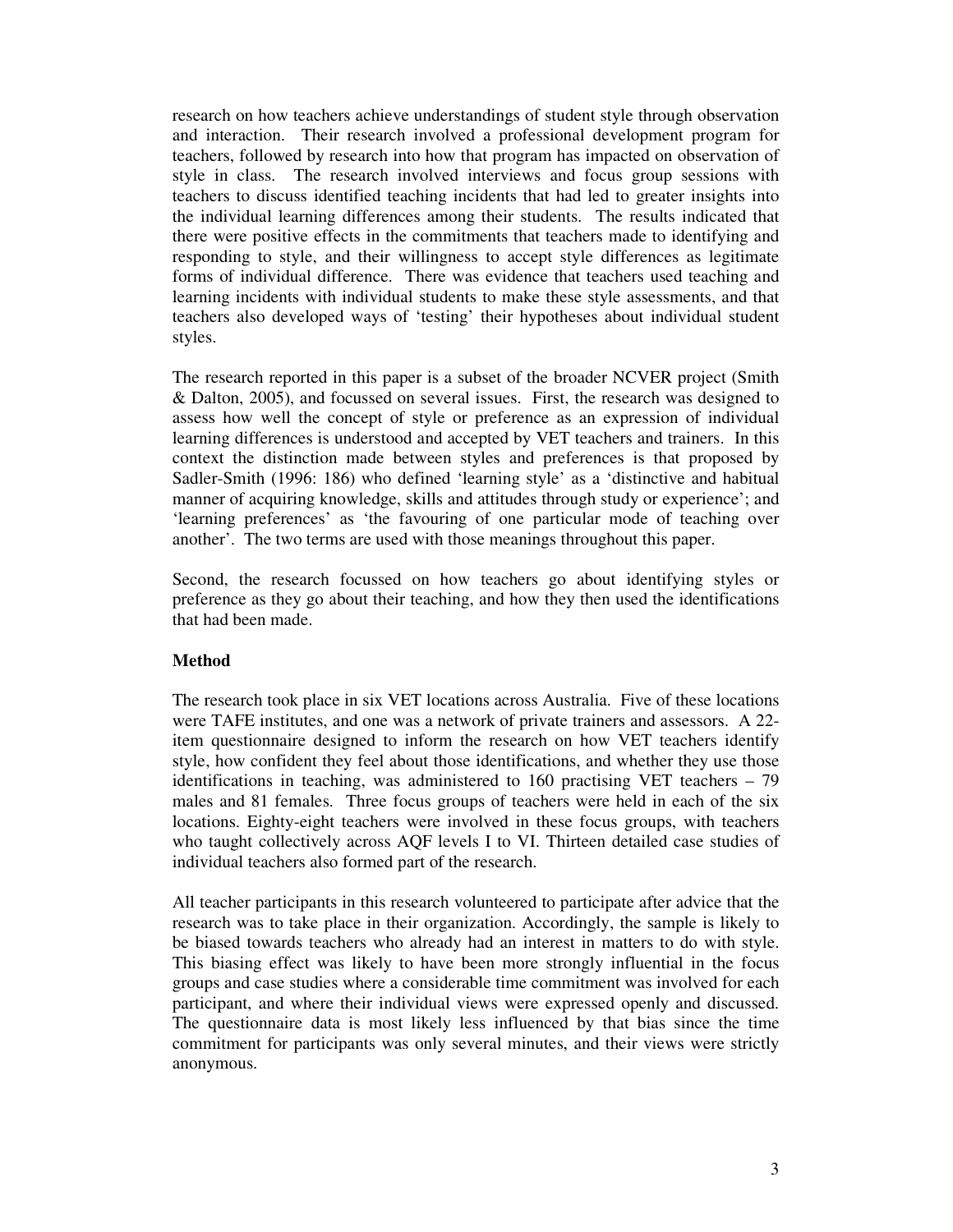Quantitative data from the questionnaire was analysed using SPSS. Qualitative data was analysed from transcripts and reports of each of the focus groups and case studies, and common themes identified through content analysis.

The research took place in the third quarter of 2003.

# **Findings and Discussion**

# *Understanding of style and preference*

Results indicated that the concept of learning style is well understood by VET teachers as a legitimate form of individual difference expressed in the ways their students learn. However, in the main the concept of style is understood as inclusive of preferences for different forms of learning, rather than as styles that are related to habitual information processing characteristics, or as dimensions of personality. There was a common distinction made between learning style and learning strategy, with an understanding that strategies were associated with the activities and processes students use to learn. The identification of preference was normally at a macro-level of analysis characterised by identifying sensory modality preferences, together with student preferences for:

- self-paced learning, self-direction and independent learning;
- reading:
- hands-on experience;
- learning with structure and guidance; and,
- learning through social interaction with others.

The case study component of the research revealed a separate and interesting dimension to the investigation of understandings of style and preference. A number of teachers in the case studies were aware of particular theories of style they found useful and generative in making identifications among individual students, and responding to those through their group and individual teaching activities. Probably more interesting, though, was the small numbers of case study participant teachers who had developed their own set of understandings and theory of style through observation and practice, and who had not read any published theory – or at least that they could remember. Sometimes those self-developed theoretical ideas could be identified as closely resembling an established theory. One case study teacher had developed a position very close to Howard Gardner's theory of multiple intelligences. When asked by the researcher if Gardner had influenced that self-developed theory, the teacher responded by saying she had not previously heard of either Gardner or his theory. As work yet to be done from this project, we intend to map teacher-developed theories as they were told to the researchers, against established theories to identify which established theories seem to be most closely associated with the theories developed by teachers as a result of intuitive observation and reflection. Although the focus group data did not provide such rich understandings of teacher-developed theories of style or preference, it was widely evident that such theories were present among participants.

On the issue of responsiveness to student style or preference, two views were commonly provided in the focus groups. First, there was a view that such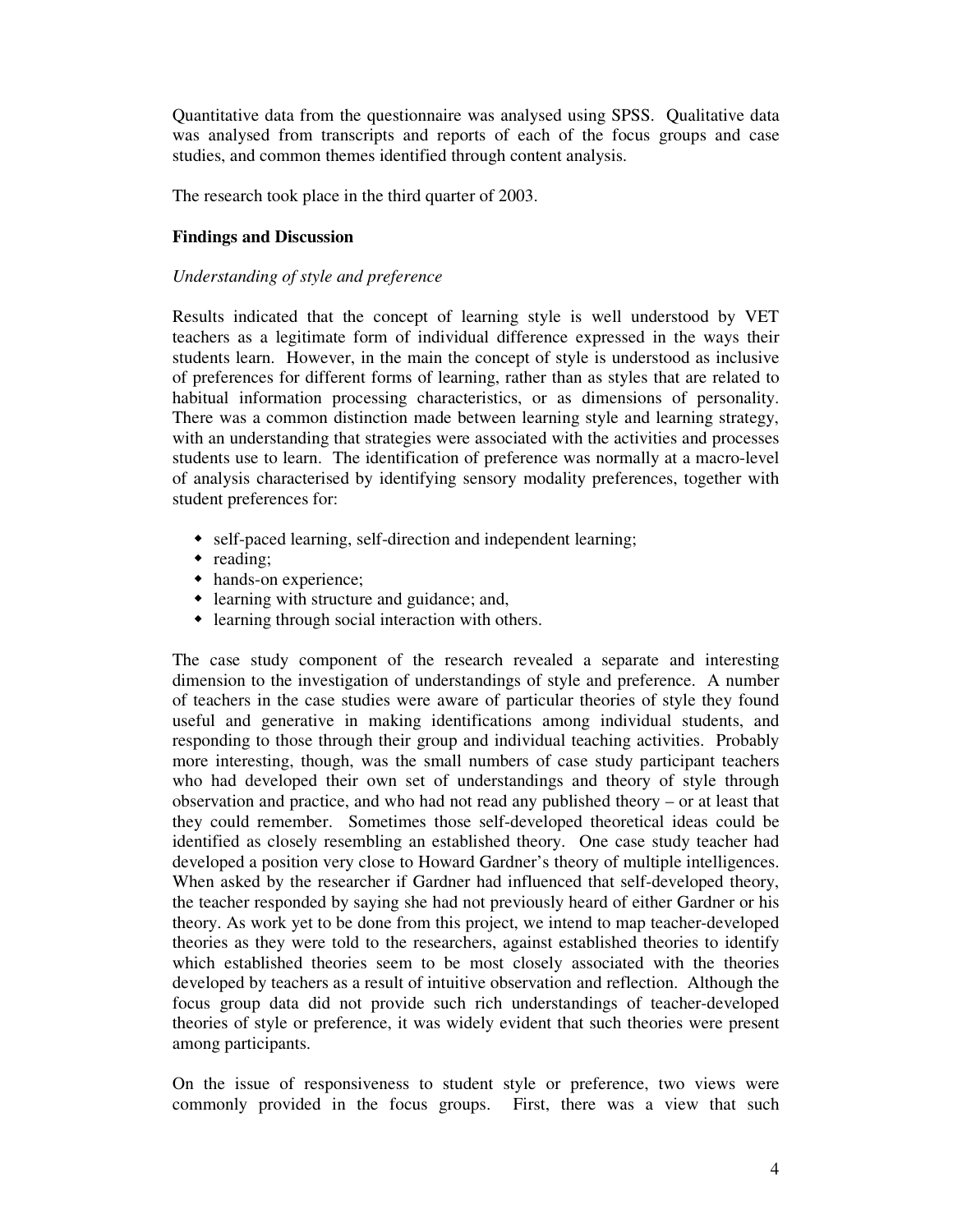responsiveness is simply part of good professional practice that teachers and trainers need to engage with. Second, that responsiveness to style or preference represents a form of good client service that should be, or is already, part of the business strategy developed by the RTO to enhance customer satisfaction and repeat business. There were also lamentations that these forms of responsiveness are often frustrated by lack of time; and that teaching to training packages also thwarted attempts at responsiveness. There was also the view expressed by others, though, that training packages actually provided scope for greater responsiveness to individual learner characteristics.

# *Identifying style or preference during teaching sequences*

The questionnaire data was factor analysed statistically and identified three clear and strong factors. The first of these factors related to teacher commitment to the identification of style or preference, and responsiveness to it. The second factor was associated with the identification of preference though observation of individual students as they responded to different content presentation methods provided by the teacher. These content presentation methods included visual, auditory, and experiential alternatives such as demonstrations and hands-on practice. The third factor showed that teachers identified preference through observing how individual students responded to different learning contexts, such as group learning, discussion, independent learning and reading.

The focus group and case study qualitative data indicated that teachers normally commence each new group of students with pre-conceived ideas about *group* preference, based on their experience with similar groups in the past. These preconceptions about the *group* were modified by teacher observation of the preferences of *individual* students, such that the characteristics of individuals were fed into the cognitive 'picture' the teacher had about the group, and in that way modified their conception about the group. The observations teachers made of individual learners conformed to the factor analysis of the questionnaire data insofar as the two major dimensions used to identify individual preferences were content presentation and learning context. The process used by teachers was iterative in that the observations of individual preference were ongoing, and continually fed back to further modify and refine the conception of both group preference, and the preferences of each individual learner. Responses to preference were then made through group organised instruction as well as instruction and assistance provided to individual learners.

The case studies indicated that participant teachers had developed ways in which they 'tested' their hypotheses about the styles and preferences of individual learners. The process here was that, through observation of learner response to different content presentation methods, and differently organised learning contexts, teachers developed hypotheses about the learning preferences and styles of individuals. It was then not at all uncommon for the teacher to informally 'test' the hypothesis that had been formed by either providing the learner with a learning experience expected to be favourably responded to, or one that the teacher felt would be discordant with that individual. Through observation of the learner while engaged in that learning experience, the teacher would be assisted in confirming, disconfirming, or modifying the hypothesis that had been developed. This also appeared to be an ongoing process that reduced in frequency as the teacher's 'picture' of the individual learner firmed.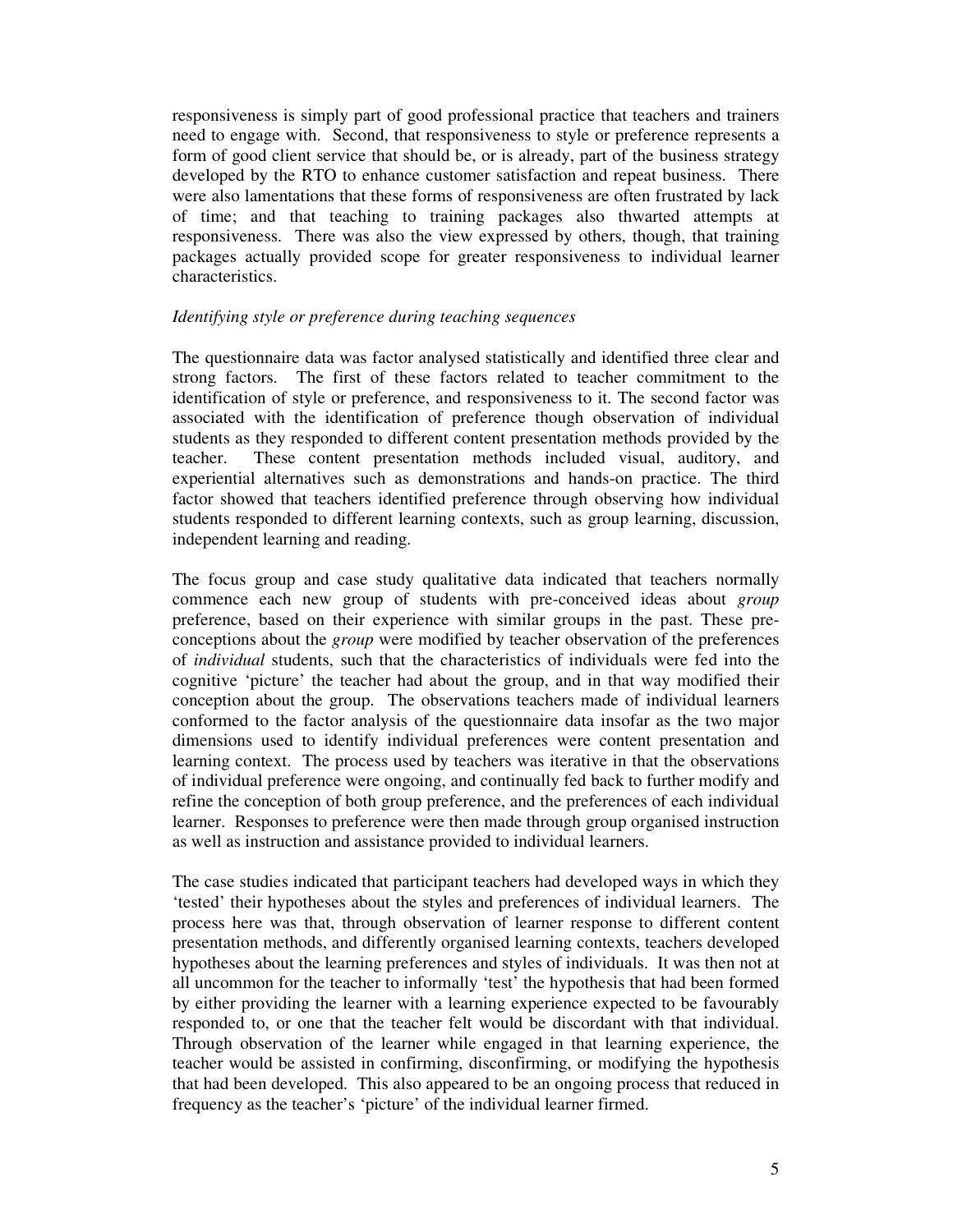Figure 1, drawn from Smith and Dalton (2005), is a visual representation of these processes.

#### *Discussion*

The findings with regard to teacher understandings of style (largely as preferences) are heartening insofar as it was common for teachers to have an understanding of styles and preferences as legitimate forms of individual learner difference. As a limitation of the research it is important to recall the likely bias in the focus group samples towards teachers who were already interested in styles of learning. Nevertheless, the widespread acceptance of style and its potential importance as part of good practice is consistent with other views expressed in the literature (Darling-Hammond, 2000; Rosenfeld and Rosenfeld, 2003), and with earlier Australian VET research (Smith & Lindner, 1986). Also consistent with the broader research literature is the finding that there is a belief that responding to student style either enhances learning or, at least, enhances the enjoyment of the process of learning (eg Rosenfeld & Rosenfeld, 2003).

It is useful to recall here that these views among VET teachers of learner differences expressed through styles and preferences are largely derived without necessarily having a knowledge of any accepted theory of styles and preferences. It is the contention in the current research, along with Felder (1996), that what is important here is that there is recognition of these differences, and that there is a preparedness to respond to them, and that subscribing to a recognised theory is a matter of secondary importance, if it is important at all. Taylor (2002), for example, argues that good teaching practice is marked by responsiveness to individuals, and has advocated a pragmatic approach in the development of 'simple practitioner manuals' as a guide to learning methods and styles. Taking into account the views expressed by several writers (Brookfield, 1995; Brown & McIntyre, 1993) that teachers are continually building and modifying theories that are grounded in their practice, what is most likely here is that teachers have developed their own theory about styles and preferences. Inevitably, as our research has indicated, some of these theories will resonate and intersect with established and published theories.

However, the rather more liberal and pragmatic view that a sensitivity to styles and preferences is what is really important, rather than a knowledge of established theory is not shared by all. For example, Coffield et al (2004) argue strongly that it matters a lot which of the published theories a practitioner decides to adopt and use to guide teaching responses to style. The Coffield et al study finds deficiencies in most of the theories and instruments, and advocates that only those that are recommended from their research should be adopted. While the Coffield et al position is accepted here as a valid one, there is also argument for the adoption by teachers of a model of styles and preferences that works for them, and that enables them to make sense of learner differences as they observe, and that provides capacity to respond through teaching. However, it is suggested here that further investigation would be valuable in establishing the effectiveness of teacher-generated pragmatic notions of style and forms of response to learning enhancement or learner experience. There appears to be little such research, and the current study was not designed to test that either.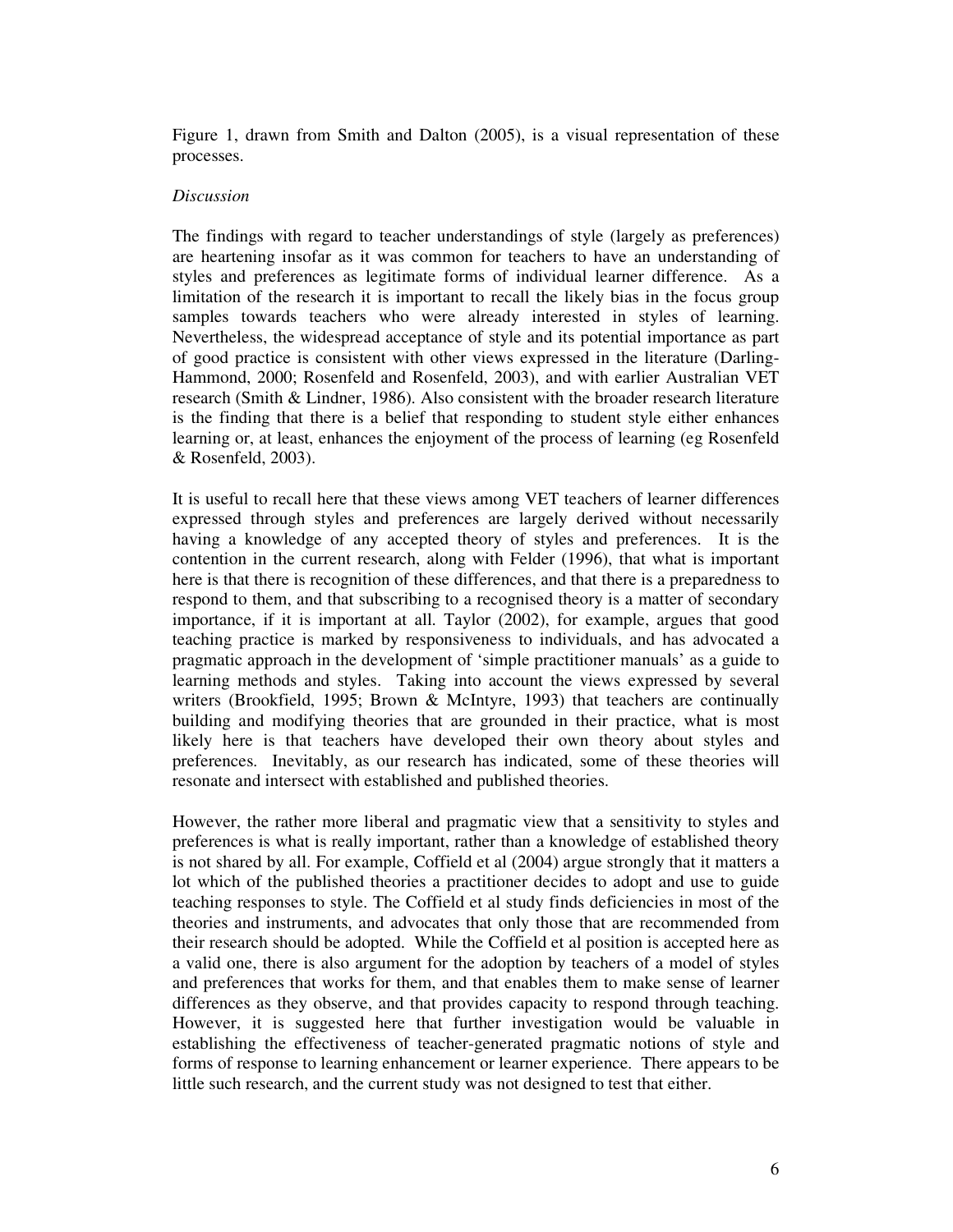Particularly interesting in the current study were the findings on how teachers do go about identifying learner styles in classroom settings, how they 'test' these identifications, and what they do about them. The evidence from this research is that teachers identify two major domains of style/preference expression – one through the presentation of content; and the other through the contexts within which learners like to learn. These two domains make intuitive sense, and conform largely to the domains identified through research (Gruber & Carriuolo, 1991; Smith, 2000).

The model presented in Figure 1 is based on these two dimensions, and is iterative in that it provides for teacher preconceptions about group preferences to be modified through observation in class; for those modifications to be tested; and for the observational and modification data to be used as feedback to further modify the conception about the group. Marland's (1997: 41) model of teachers' practical theories has some similarities to the model proposed here in that it recognises the appropriation of cues from teaching situations and the teacher's own beliefs as interacting and modifying the teacher's theory as teaching proceeds. In looking for a theoretical framework within which to further develop the model in Figure 1, constructivist theory has appeal, where we centre the VET teacher as constructivist learner. As Tenenbaum et al (2001: 89) observed, constructivism 'views knowledge as an entity, which is mentally constructed via the actions and experiences that the learner undergoes with the immediate learning and broader social environments'. The learner is continually adapting a mental schema through consistent interaction with the external environment. Constructivism then accepts the teacher's preconceived notion about the learning characteristics of any new group (see Figure 1) as mental schema which is then modified and adapted through environmental observation of learners in the classroom, but also through the discussions and interactions with other practitioners. That mental schema is further modified through the iterative process identified in the current research and depicted in the model. That iterative process also involves the teacher in situated cognition through adapting and testing the authentic activities (Brown, Collins & Duguid, 1989) of the classroom through the informal 'testing' and observation of student responses to different teaching techniques.

The modifications to already established schema made by teachers are largely through the observations of individual learners, and it is these individual learner characteristics that are most important in modifying the teacher's conception of the group. In other words, it is the observation of diversities within the classroom that feed back to adjust the theory, or modify the schema, about the group. With that perspective in mind, complexity theory may have something to offer as a useful framework for understanding this process. As Keene (2000) has suggested, the underlying tenet of complexity theory is that our world is a subjective reality that has resulted from our own interactions with our environment and with others; and our world is characterised by complex and adapting systems, such as the development of an adaptive theory about group preferences among the learners that we teach. The disorder in the world plays a significant role in developing our understanding and creation of order, such that order and disorder coexist, but Wheatleys (1999) notion of the strange attractor of meaning results in the observer being highly motivated to see meaning in the combination of order and disorder. This attention paid to the characteristics of individual learners as the basis on which schema are modified probably indicates a predominantly learner-centred approach on the part of VET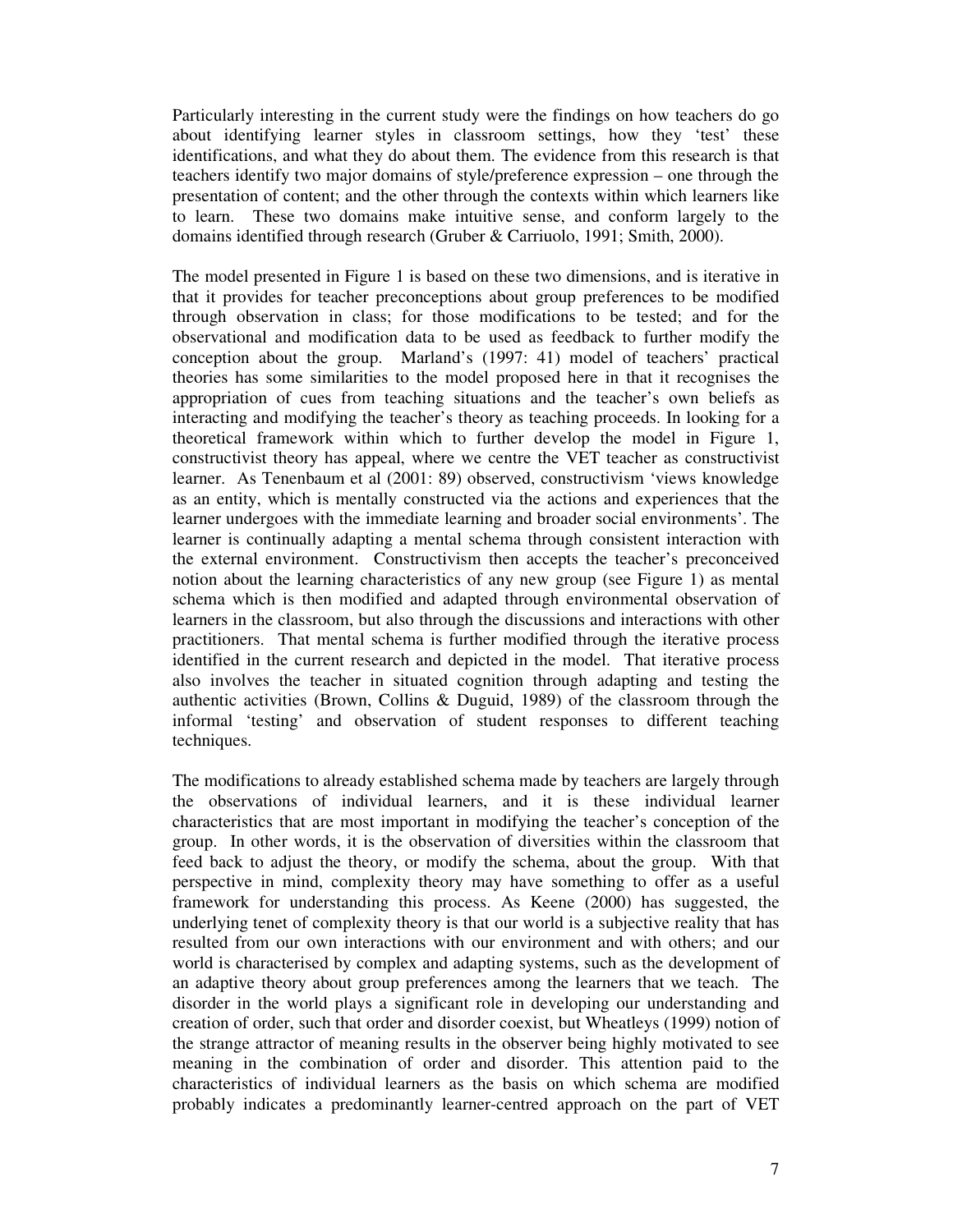teachers who participated in this research. As Kember and Kwan (2000: 475) have observed, a learning-centred approach on the part of a teacher '…concentrates on the student and ensuring that appropriate learning takes place.' In a learner-centred approach it is individuals who are seen as the most important unit, such that it is individuals who are observed and reflected upon. Accordingly, it is the similarities among individual learners that provide an initial sense of order, and their divergence from those similarities that yield a form of disorder. Together, the order and disorder are interpreted to provide for new meanings and understandings which, in turn, are further 'tested' to develop further order.

# **Conclusion**

At least among the quite large sample of VET teachers who participated in this research there is much to be positive about. First, there was a broad commitment to the notion that individual differences among students are present, and legitimately expressed through learning styles and preferences. Second, these style and preference differences were identified in two domains (mode of presentation; contexts of learning) that have resonance in the research literature, and that are capable of analysis in classroom situations. Third, there was evidence that teachers had typically developed their own theories of style (largely seen as preferences) either without reference to established theory, or on a basis of a theory they were aware of and that had appeal to them. There was also evidence that teachers had developed processes for making identifications of preference within the two identified domains, as part of their ongoing teaching; and that they had devised ways of responding to those identifications at an individual and group level. In summarising those optimistic outcomes, it needs to be remembered that the sample was a largely self-selected one, and that a more randomised sample would likely yield less optimistic results than that.

#### **Acknowledgments**

The research reported in this paper was supported by NCVER Grant NR3013.

#### **References**

Brookfield, S.D. (1995). *Becoming a critically reflective teacher*, Jossey Bass, San Francisco.

Brown, J.S., Collins, A., & Duguid, P. (1989) 'Situated cognition and the culture of learning', *Educational Researcher*, 18, 32-42.

Brown, S. & McIntyre, D. (1993) *Making sense of teaching*, Open University Press, Milton Keynes.

Canfield, A.A. (1980). *Learning Styles Inventory Manual*. Humanics Media, Ann Arbor.

Coffield, F., Moseley, D., Hall, E. & Ecclestone, K. (2004). *Should we be using learning styles? What research has to say to practice.* Learning & Skills Research Centre, London.

Darling-Hammond, L. (2000). Teacher quality and student achievement: A review of State policy evidence. *Education Policy Analysis Archives*, Number 8.

Dunn, R. & Dunn, K. (1978). *Teaching students through their individual learning styles: A practical approach.* Reston Publishing, Virginia.

Felder, R. (1996). Matters of style, *ASEE Prism*, 6:4, 18-23.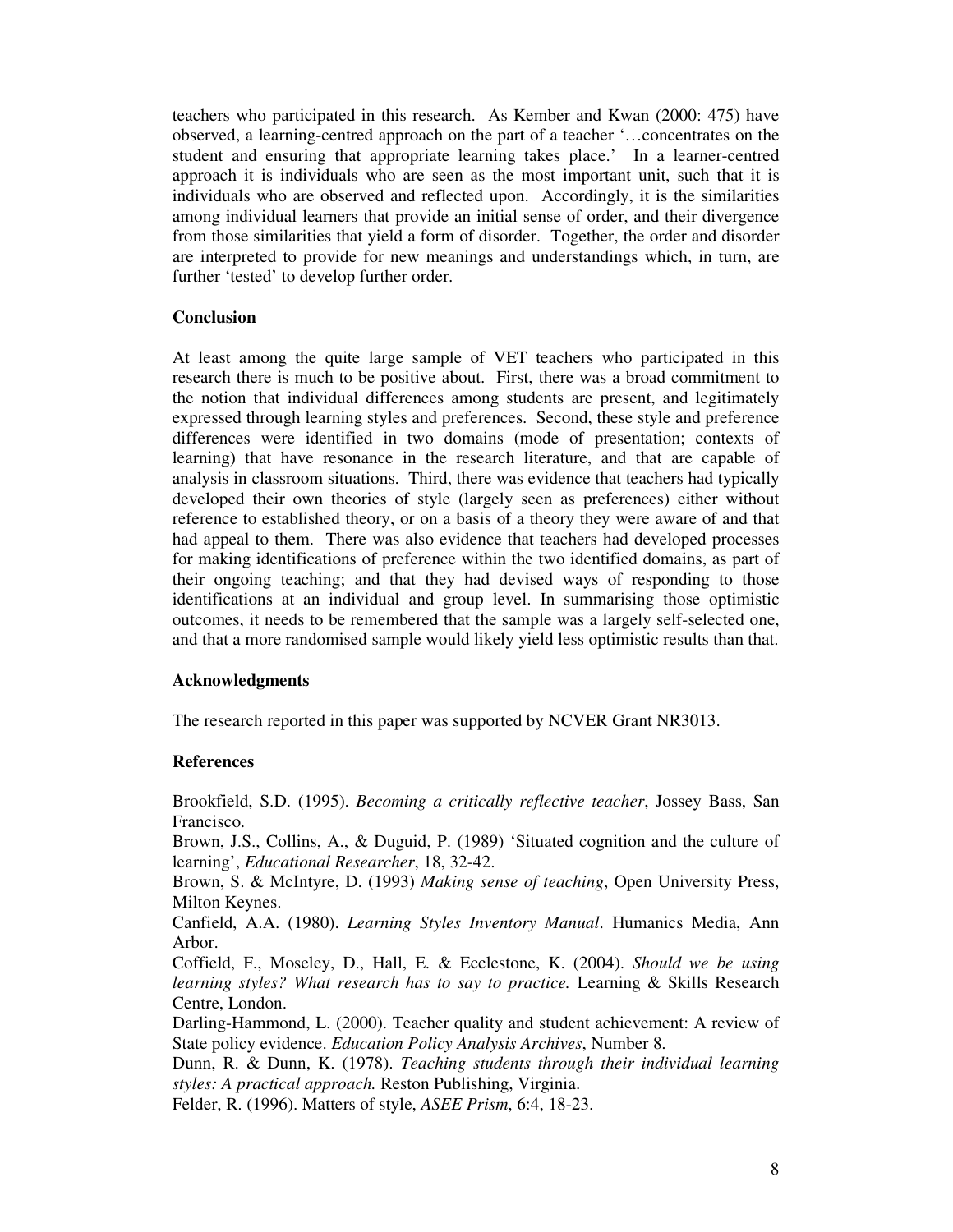Gruber, C.P. & Carriuolo, N. (1991). Construction and preliminary validation of a learner typology for the Canfield Learning Styles Inventory, *Educational and Psychological Measurement,* 51, 839-855.

Keene, A. (2000). Complexity theory: the changing role of leadership, *Industrial and Commercial Training,* 32:1, 15-18.

Kember, D. & Kwan, K-P. (2000). Lecturers' approaches to teaching and their relationship to conceptions of good teaching, *Instructional Science*, 28, 469-490.

Kolb, D.A. (1976). Learning Styles Inventory: Technical Manual. McBer and Company, Boston.

Marland, P. (1997). *Towards more effective open and distance teaching*, Kogan Page, London.

Merrill, M.D. (2000). Instructional strategies and learning styles: which takes precedence? In R Reiser & J Dempsey (eds) *Trends and issues in instructional technology*, Prentice Hall, Englewood Cliffs, NJ.

Riding, R.J. (1991). *Cognitive Styles Analysis*. Learning and Training Technology, Birmingham.

Rosenfeld, M. & Rosenfeld, S. (2003). Developing teacher sensitivity to student learning styles, in S. Armstrong et al. (eds) Learning Styles Conference: Bridging Theory into Practice, European Learning Styles Information Network, University of Hull.

Sadler-Smith, E. (1996). 'Learning styles' and instructional design, *Innovations in Education and Training International*, 33, 185-193.

Sleeter, C.E. & Grant, C.A. (1988). *Making choices for multicultural education: Five approaches to race, class and gender,* Macmillan, New York.

Smith, P.J. (2000). Preparedness for flexible delivery among vocational learners, *Distance Education*, 21:1, 29-48.

Smith. P.J. (2001). Using learner preferences to assist in training design, *Training & Management Development Methods*,15:4, 7.13.

Smith, P.J. & Dalton, J. (2005). *Accommodating learning styles: Relevance and good practice in vocational education and training*. National Centre for Vocational Educational Research, Adelaide.

Smith, P.J. & Lindner, C. (1986). *Learning Style Preferences of Technical and Further Education Students, and Delivery Methods in Selected Teaching Programs*, Office of the TAFE Board, Victoria.

Taylor, S. (2002). *Widening adult participation: ways to extend good practice – a research report for the Learning and Skills Council*, Learning and Skills Development Agency, London.

Tenenbaum, G., Naidu, S., Jegede, O. & Austin, J. (2001). Constructivist pedagogy in conventional on-campus and distance learning practice: an exploratory investigation, *Learning and Instruction*, 11, 87-111.

Wheatley, M.J. (1999). *Leadership and the new science: discovering order in a chaotic world*, Berrett-Koehler, San Francisco.